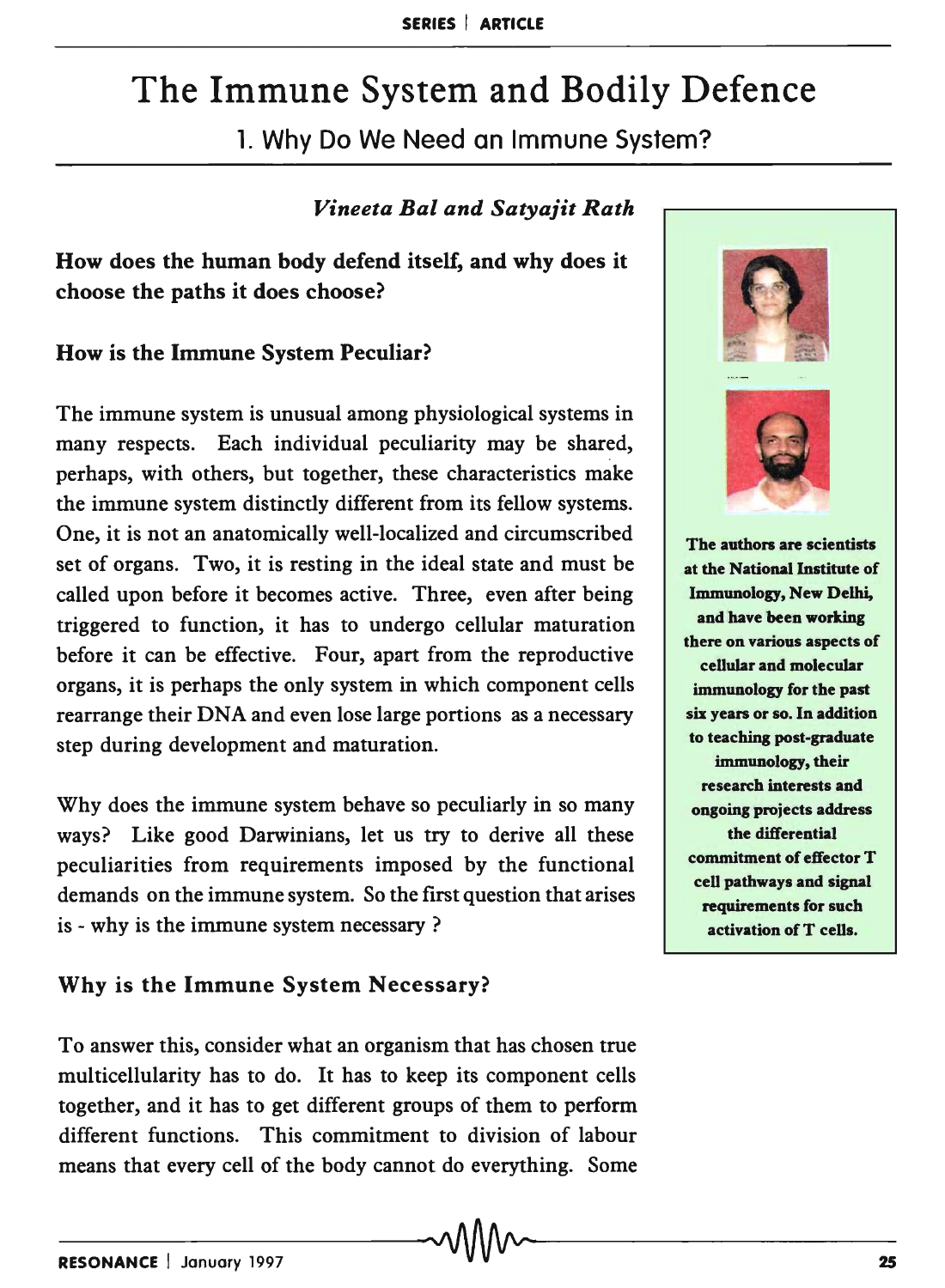Metazoan life necessitates some form of defence against many kinds of invasion.

cells may become so specialized that they cannot survive as freeliving entities. Many such cell types will therefore have to be provided with readymade essentials of life. For this, the body has to maintain a rigidly controlled internal environment that is rich in nutrients. This is an invitation to all sorts of creatures from outside to come in and feed off the bonanza. If the host organism is to maintain its integrity, it must be able to get rid of these freeloading invaders.

In fact, it is even possible that a cell of the host organism may escape the control of the organism and take off on its own on an autonomous lifestyle, using the controlled internal environment and the nutrients available in it to make hay. This is what we commonly call a *malignant* or *cancerous* cell. Such aberrant cells also have to be dealt with. In other words, metazoan life necessitates some form of defence against many kinds of invasion.

Experimentally, one can ask the question what is the immune system good for? by looking at animals that do not have immune systems, either through spontaneous defects such as genetic immunodeficiencies, or engineered defects such as in mice which have had some gene critical for immune function deleted. In most respects, such 'immunodeficient' animals may appear to be quite normal, healthy and happy insofar as can be determined. They do not suffer particularly from any increased frequency of cancers either, which suggests that the evolution of the immune system is unlikely to be driven strongly by the occurrence of cancerous transformations, and estimates of the low frequency of normal spontaneous rates of mutation during DNA replication, which are of the order of one in ten million, would help explain why mutation-derived cancers are not a major evolutionary pressure for the immune system.

However, such immune-deficient animals do fall ill very readily with a variety of infections, and in fact, they tend to die very quickly if exposed to even so-called normal external environments which are, of course, teeming with potential freeloaders.

The major function of the immune system is to defend the body against infections, and therefore its evolution would be shaped by the nature and form of these infections.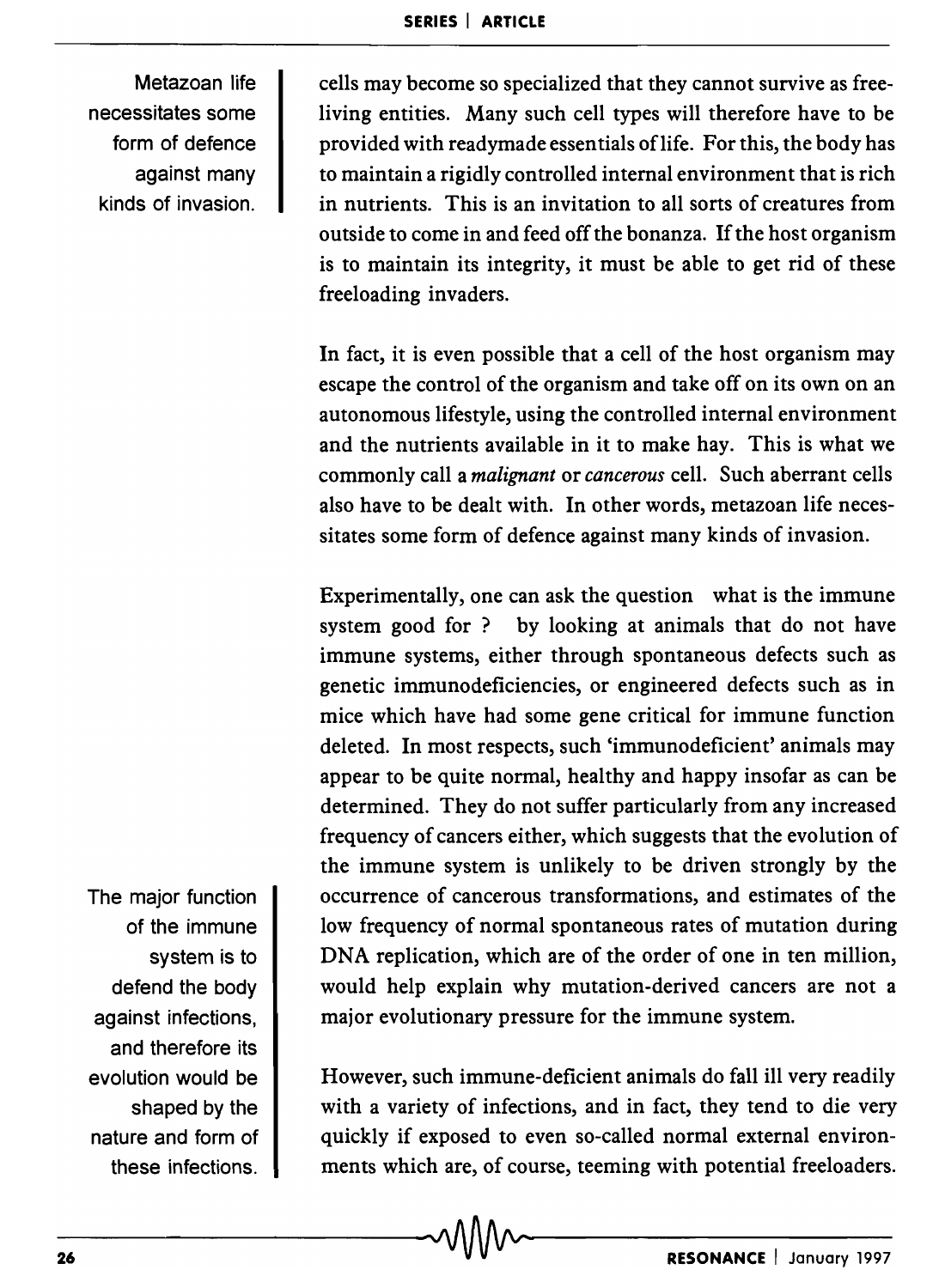

This experimental finding, too, would thus argue that the major function of the immune system is to defend the body against infections, and therefore its evolution would be shaped by the nature and form of these infections.

How does all this explain the peculiarities of the immune system we started with? One, since the invasion is going to come from the outside, the body cannot know, in the nature of things, at which points its defences are going to be breached. So components of the defence system must be available everywhere in the body to detect invasions right at the point of entry *(Figure* 1). This means that the Figure 1 Necessity for the omnipresence of the immune system. The human body is vulnerable to parasite attack through a variety of routes, and these invaders come in wide varieties themselves; hence the need for the anatomically spread-out nature of the immune system.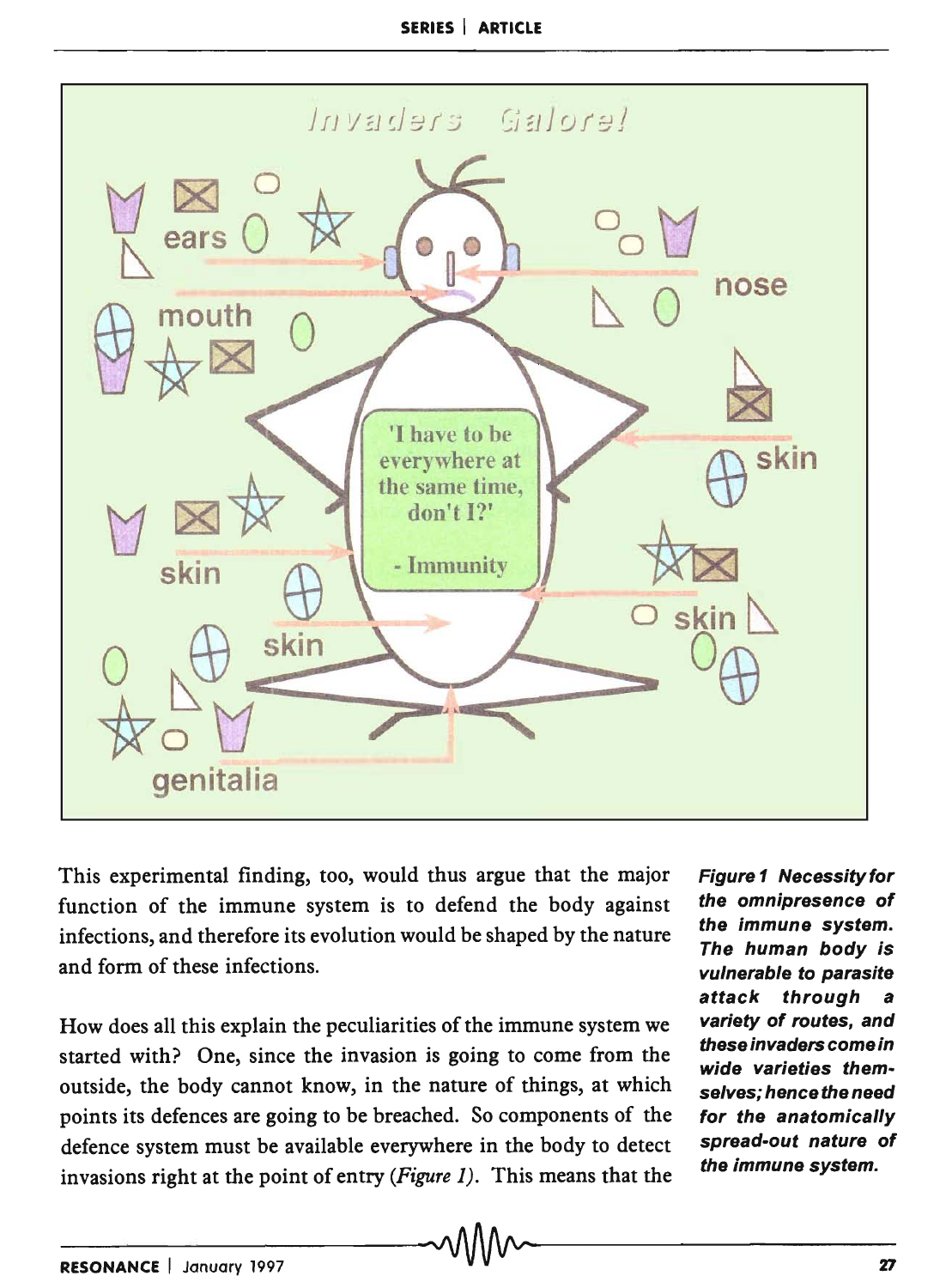Figure 2 Theimmunesystem sits back and rests, but watches out for freeloaders.



immune system must infiltrate the entire body in order to be useful, and then it is no wonder that it is not restricted to a wellcircumscribed and self-contained set of organs, although it does use specific organs for certain activities such as development.

Similarly, if its major, and perhaps the only function is to deal with infections, in an anthropomorphically idealized world where there are no parasites, the immune system would have nothing to do. In fact, even in the real world, it will not have continuous functions; it is called upon only when invasion does occur. So 'normally', the immune system would do nothing, although it would watch and wait *(Figure* 2). It all sounds like a job in the defence services, and that is not a bad analogy, although it is probably better extended to all the forces that maintain law and order in society.

## How Does the Immune System Deal with Infections?

So how does the immune system deal with infections? In the first place, 'dealing with' infections must have two components  $$ detection and action. One has to recognize foreign invaders, and then do something about them. The easiest way to accomplish this is to have a special receptor on the surface of an immune system cell that would recognize all invaders and stimulate the cell to carry out the necessary protective function. Unfortu-

The defence system must be available everywhere in the body to detect invasion right at the point of entry. This means that the immune system must infiltrate the entire body in order to be useful.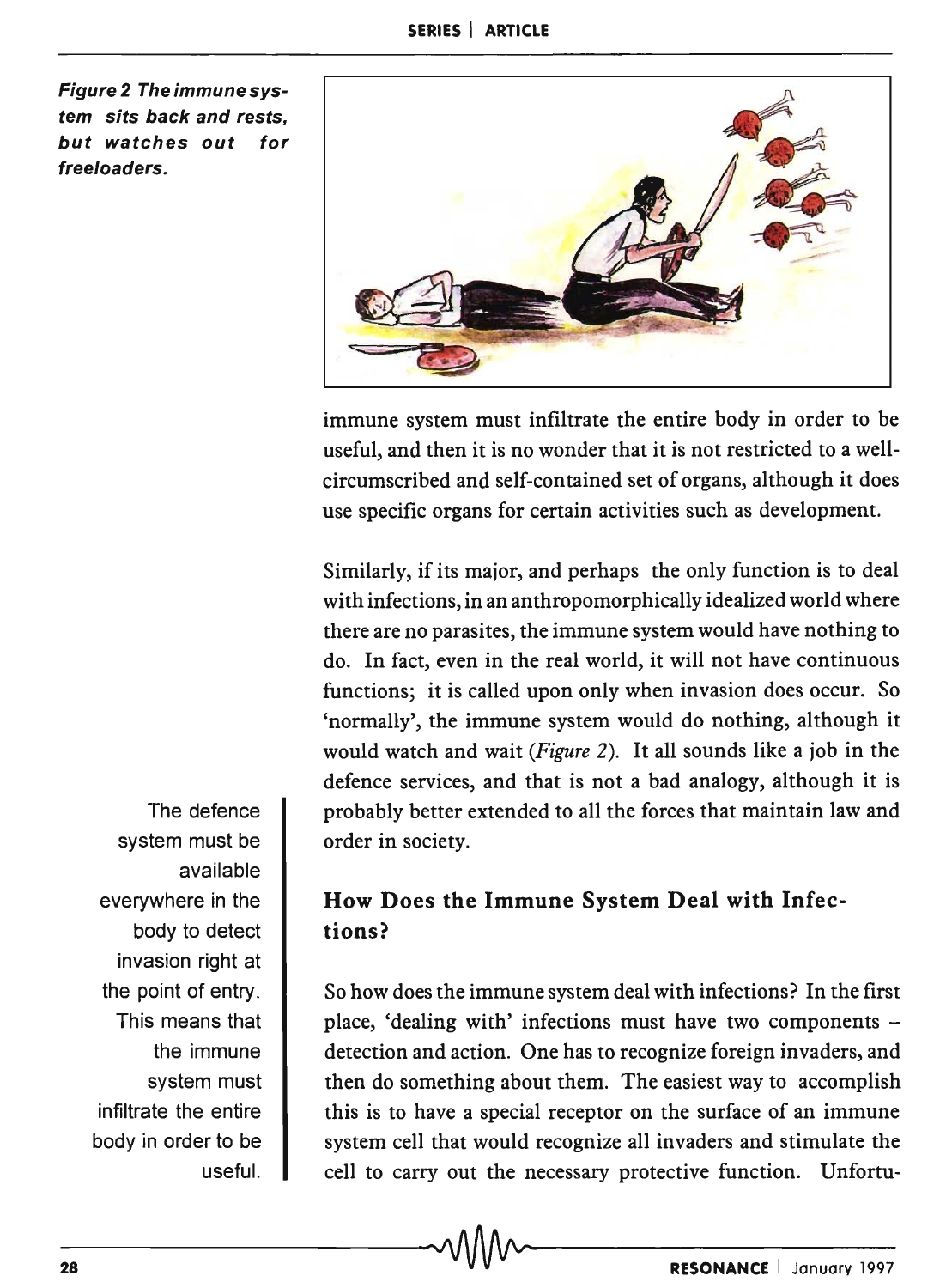nately, neither the recognition nor the protective function can be this single-minded if they are to be useful. Pathogenic or disease-causing parasites come in great variety and flexibility, so that one cannot imagine anyone receptor recognizing a molecular 'tag' that all pathogens carry. So one needs an array of receptors. Similarly, parasites use a wide range of strategies for invasion, and the immune system must use appropriately tailored responses in order to deal with each of these. So a single response after recognition will not work either. Finally, there is no guarantee that a given 'tag' will necessarily be associated with only one kind of parasite and that one specific response will definitely be useful. So recognition of targets, and the decision of what to do in the way of an effective immune response have to be delinked, separate decisions.

Let us now look at these constraints one by one. First, the immune system has to generate an array of receptors that recognize, together, all pathogenic parasites. How can this be done? There are two possible models of recognition that can be used: one based on clonal uniformity and one on clonal diversity.

## **Models of Immune Target Recognition**

Before we look at these models, the terms need some explanation. *Clonally uniform* cell populations are all identical copies of each other, and every cell would bear exactly the same receptors. This is the normal state of affairs in the body, so that all liver cells, for example, look exactly like each other. On the other hand, *clonally diverse* cell popUlations would have descended from the same parent cell, would perform the same functions, and yet have one receptor species unique to each cell in the collection so that it does not share it with any of its sisters.

Clonally uniform receptors identify 'foreign' targets by recognizing molecules that are 'foreign' by classification categories, whose basis is quite unrelated to the issue of immediate 'foreignness'. One can extend the analogy that we used earlier of the

Clonally uniform cell populations are copies of each other, every cell bearing exactly the same receptors. Clonally diverse cell populations descended from the same parent cell, perform the same functions, and yet have one receptor species unique to each cell so that they do not share them with any of the sisters.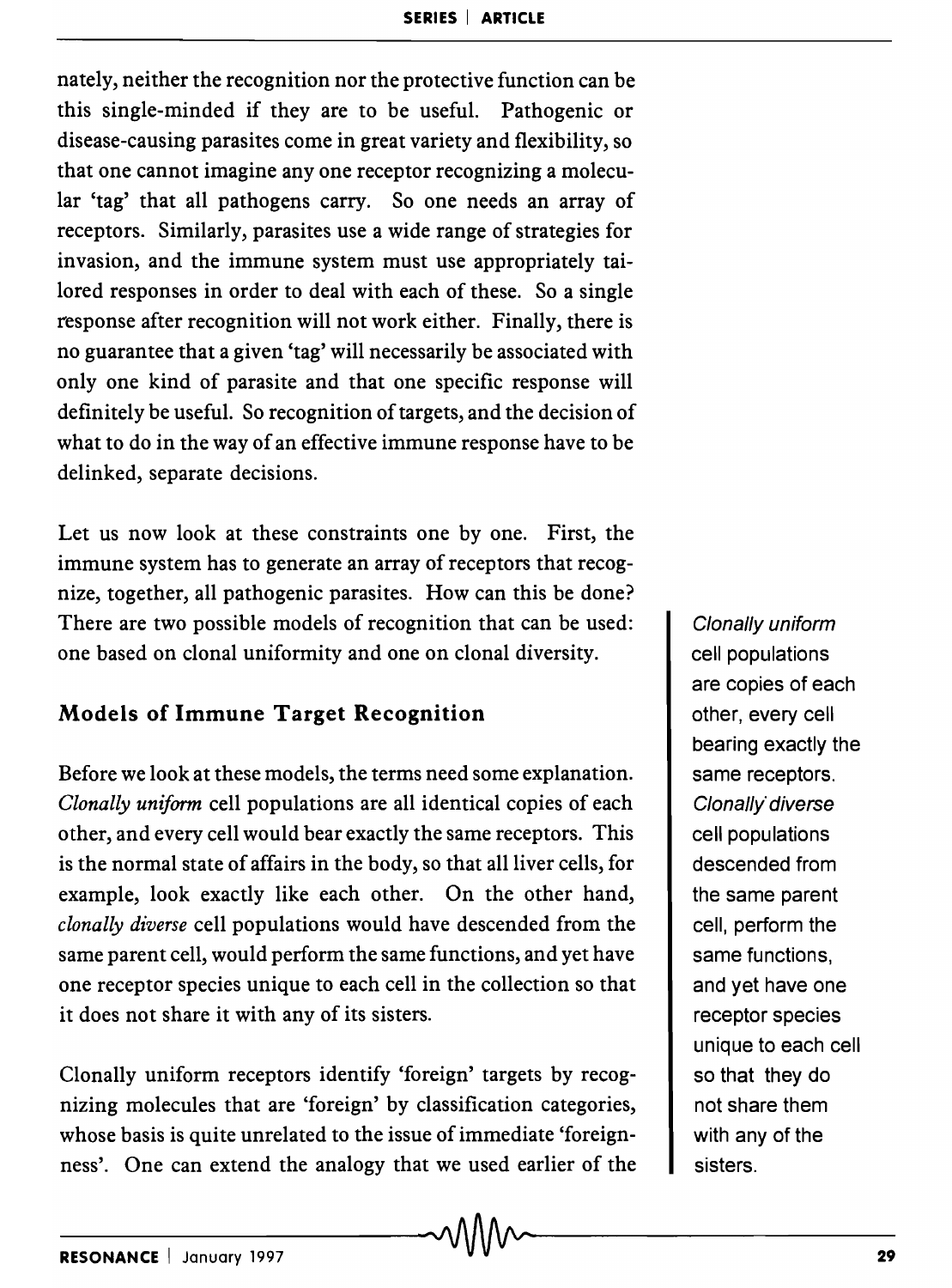Figure 3 Recognition through cion ally 'uniform' versus 'diverse' identification. The clonally uniform immunocytes will recognise all invaders, no matter what their differences are, if they are wearing red caps, but not otherwise. The clonally diverse immunocytes will recognisetheircolourtargets on invaders individually.

8 o  $\infty$ o o **Clonally** uniform, defenders Invader. o Clonally dlverae defenders

immune system being like a police force, and it then becomes obvious that the clonally uniform target recognition model is analogous to a religion or community based foreigner identification model in society. As an example, lipopolysaccharide is a 'foreign' molecule in this fashion, because, by and large, the mammalian body itself does not make anything that looks very much like *lipopolysaccharide* 1, Clonally uniform effector cells like macrophages and polymorphonuclear leukocytes bear such receptors. Such a repertoire of receptors will have only a limited and fixed range, since it is meant to recognize a few frequently occurring *ligands (Figure* 3 ).

## Why is Clonally Uniform Recognition Not Enough?

Dependence on such a limited repertoire of frequent, conserved targets that can be used *totag* invaders carries major risks, similar to the risk of using a religion or community based foreigner identification model in society. First, if pathogenic parasites simply stop making this marker 'tag' molecule, or change it sufficiently so that it is no longer recognized by the receptor, the immune system will become blind to these modified invaders

<sup>1</sup> A substance composed of lipid and carbohydrate moieties.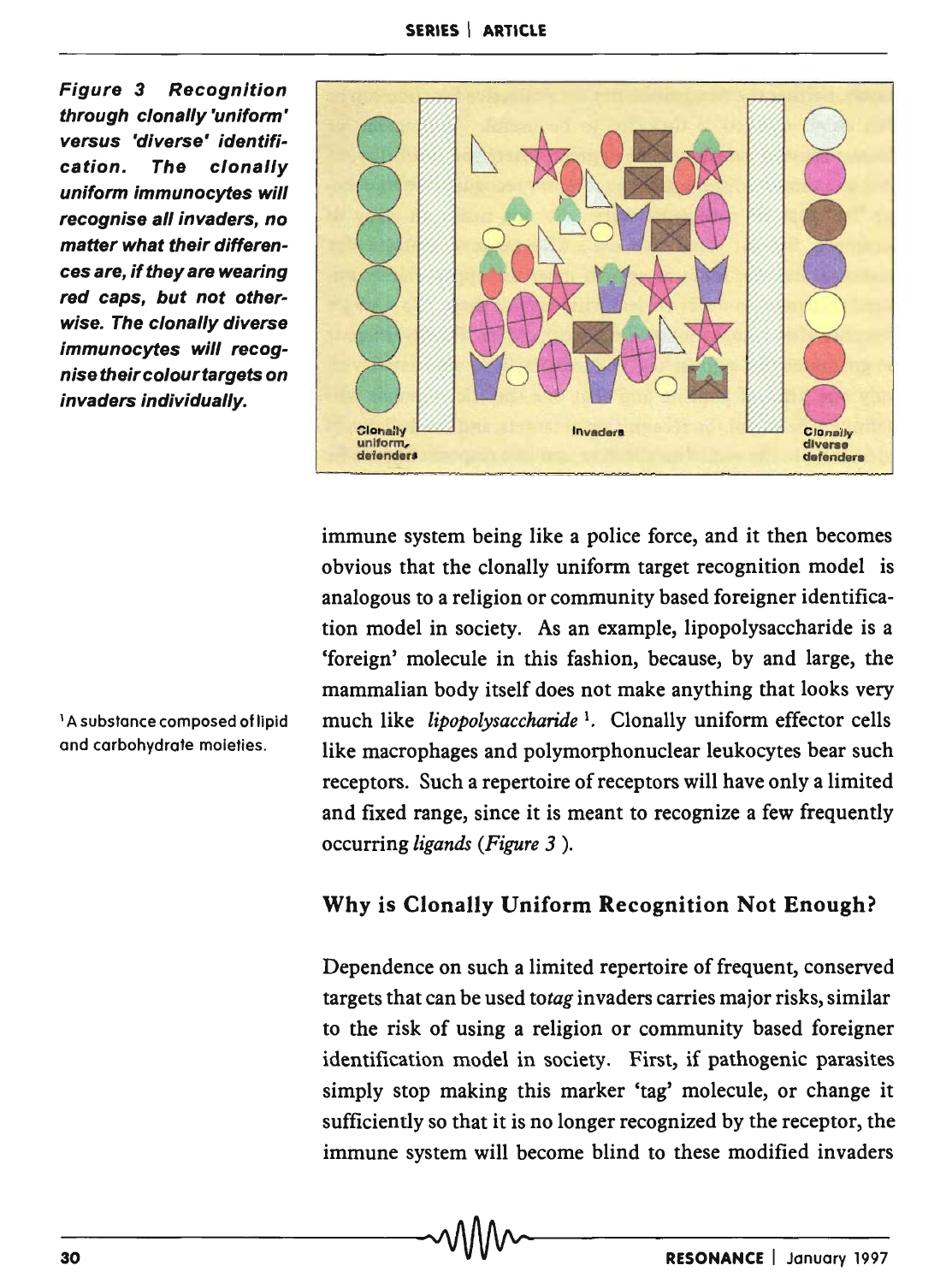and be of no use against them. These will thus be 'false negative' slip-ups by the immune system. On the other hand, there are many bacteria, for example, that live in perfectly happy collaboration with the mammalian body on or in it, especially in the gut or on the skin. All of these would also express, say, lipopolysaccharide, and the immune system would recognize them and make a great to-do about beating them over the head; wasted effort, since they were doing no harm, and quite frequently, were doing good (by making vitamins, or providing enzymes), in the first place. These would then be 'false positive' identification and action by the immune system against nondangerous 'commensal' entities.

If the chances of parasites coming in are few, a small number of immune system cells bearing such receptors can be expected to function well. This will be particularly true if the host is going to know fairly well in advance what parasites are likely to try and get in. If sedentary organisms which live in the same place, have a relatively constant environment, deal with a restricted range of invaders, and have a hard shell around them to make any kind of entry very difficult for parasites, their immune system needs may be fairly simple. One can imagine arthropods or molluscs, for example, which are hard-shelled and stationary or sedentary, and would thus need only a rudimentary immune system based on the *clonally uniform recognition model.* In fact, that is what most of them have, with cells capable of engulfing particles such as bacteria as the main effectors. For mobile, soft and sensitiveskinned mammals, however, the possibilities of exposure to parasites are likely to be much greater both in quantity and in range, and the limitations of the clonally uniform model would become overwhelming for them.

So how does the mammalian immune system deal with such problems? A highly variable target recognition system would deal well with the problem of a flexible pathogen. The only way The clonally uniform recognition model may work well for some organisms but its limitations would overwhelm others.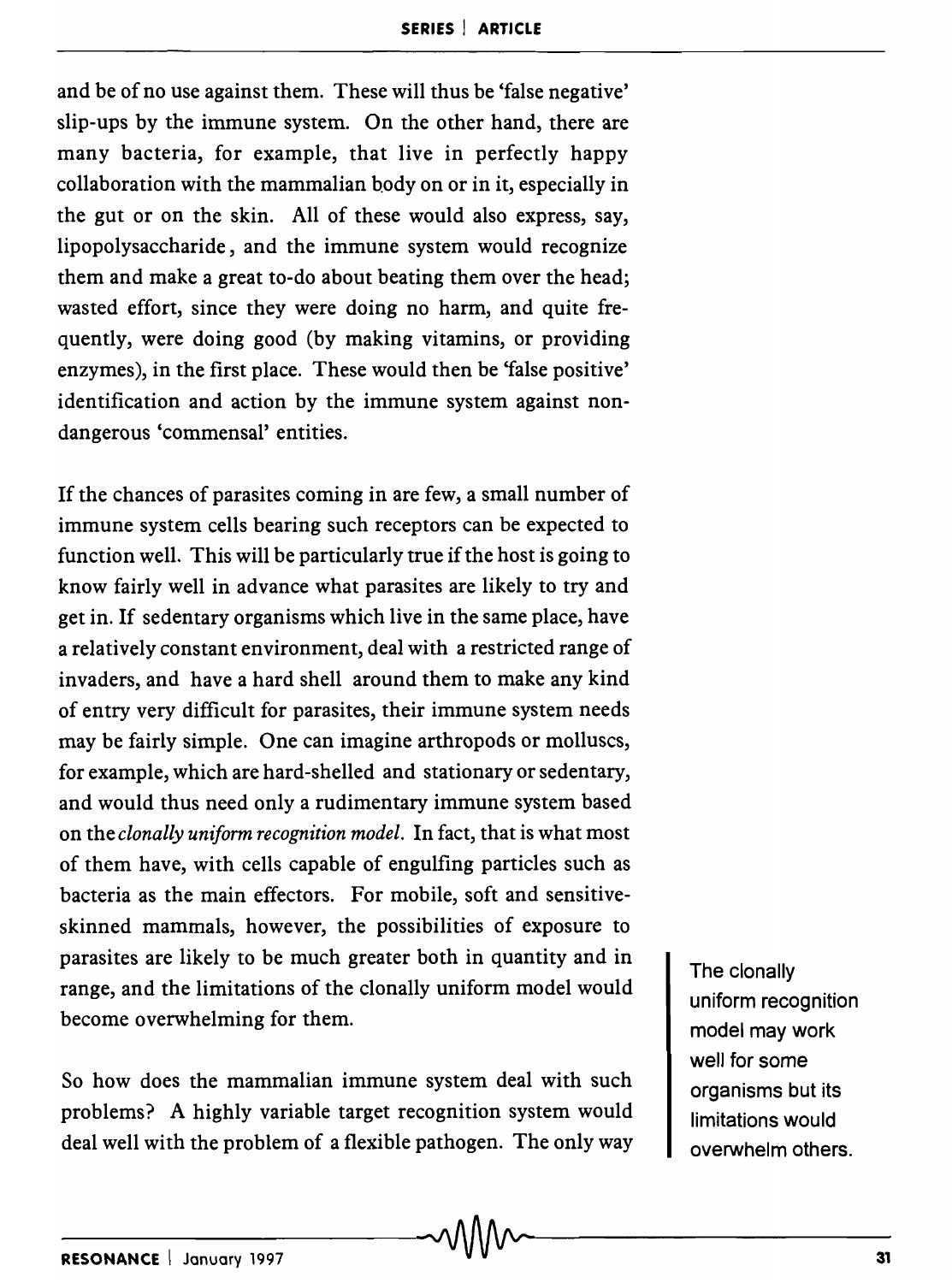to make such a system reliable is to provide a separate, specific receptor for each unique molecular shape that one may come across, and provide each cell with only one of these receptors so that each cell can now recognize a unique target- *the clonally diverse model* of target recognition *(Figure* 3). Obviously, it has major similarities with an individual recognition-based foreigner identification model in society, the *voter card* model, so to say.

#### Implications of Clonally Diverse Recognition

This model has a number of advantages for the immune system. One, each target will trigger only a small subset of cells of the immune system, since each cell will be specific for a unique target *(Figure* 4) This means that one can mount a focussed response with a small number of cells and waste less energy. However, if only one cell out of a million, say, is going to respond to a given target, it is unlikely that it can make a difference all by itself. It will have to recruit more cells like itself before it can make a dent in the infection, and for this it cannot recruit other cells standing around, since they have receptors quite different from its own. It must therefore divide itself into many cells in order to generate a high frequency of cells specific for that particular target *(Figure* 4). This makes cell proliferation a fundamentally necessary response for the immune system.



Figure 4 Focussed immune response and memory with clonally diverse receptors. Immunocytes with separate specificities are shown by differences in their colours. When they see invader A, only the relevant immunocytes respond and proliferate. This expanded group dies down, but its response to a re-exposure to the same invader is much faster.